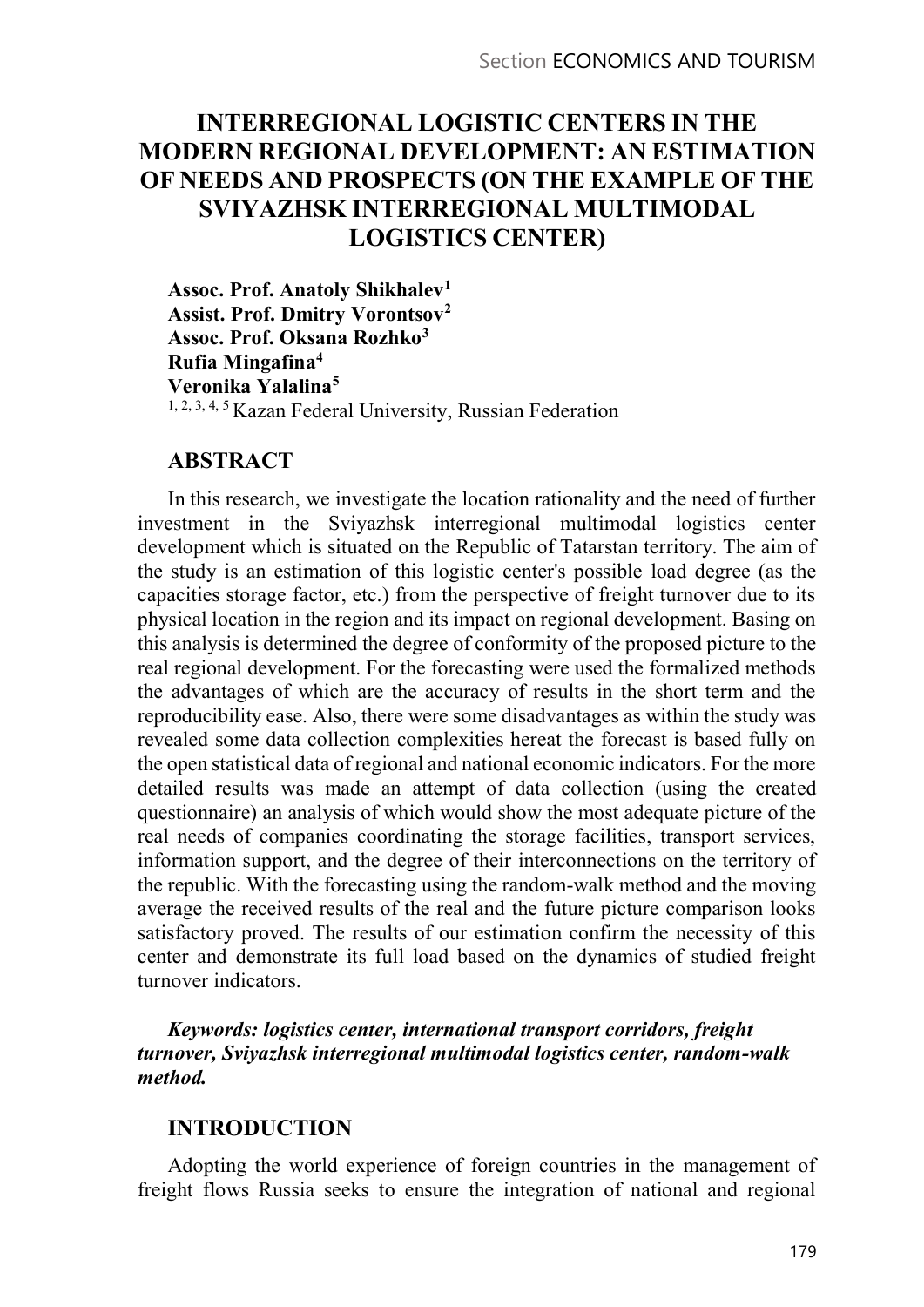#### NORDSCI CONFERENCE

logistics centers, similar to the TEN strategy, which implies the creation of a unified transport system. In the field of cargo management Lean production (JIT, KANBAN), DDT (Demand-driven techniques) and their conceptually improved versions were used as one of the first methods. One of the current and demanded trends in the development of the logistics services market is the development, implementation and operation of smart machines for transportation tasks and rationalization of storage. Today the world's largest providers of logistics services use in the work drones and UAVs, robotic systems-loaders, automated storage and search systems in warehouses, IOT, smart sensors, RFID tags, etc. Now the technological development as an effective solution in the field of transport distribution is realized mostly in regional logistics distribution centers which unite and realize the possibilities of integrated supply chain management.

## LITERATURE REVIEW

The modern economic development of all Russian regions and its innovation recipiency are impossible without realising the regional logistics potential. The logistics potential of the region is a combination of logistics infrastructure factors and objects that are used in the decisions of regional and national strategic optimization tasks for material flows. One of the key links in the Russian economic growth is the development of the country's transport system and the realization its transit potential for securing the Euro-Asian links, therefore it is necessary to develop an effective logistics network. Modern methods allow estimating the logistics potential, and especially the possibilities of such logistic vehicles like logistic centers, which also allow transforming the foreign material flows to the interregional and intraregional [15].

The current problems in the development of logistic infrastructure and methods of its decision were studied by R. Alarcona, etc. [2], J. Blyde [3], H. Lean and others [4]. Issues of territorial development and impact assessment of logistical infrastructure on the competitiveness and efficiency of the regional economy were studied by O. Velychko [5], and in other researches [6]. While the number of researches of the logistics infrastructure development impact for the regional economies growth is serious, there isn't complex and easy in use (which is more necessary) methodological approach for evaluating this impact for the whole economy and separate territories. From the recognized point of view it is necessary to use the potential of the international transport corridors for the regional infrastructure development. Such position could be noted for example in such paper-like [1] in which V. Khomenko and co-authors concentrate on the role of integration of Russia and in particular the Republic of Tatarstan in the network of international and domestic regional transport corridors, etc. This aspect has a central place in our study basing for the estimation of the regional logistic development prospects on the possibilities of regional multimodal terminal complexes network and in particular for the Republic of Tatarstan on the Sviyazhsky interregional multimodal logistics center (SIMLC) data. For this aim, the estimation of the prospects for the possible SMLC load degree basing on its (physical) location is achieved with the forecasting methods using.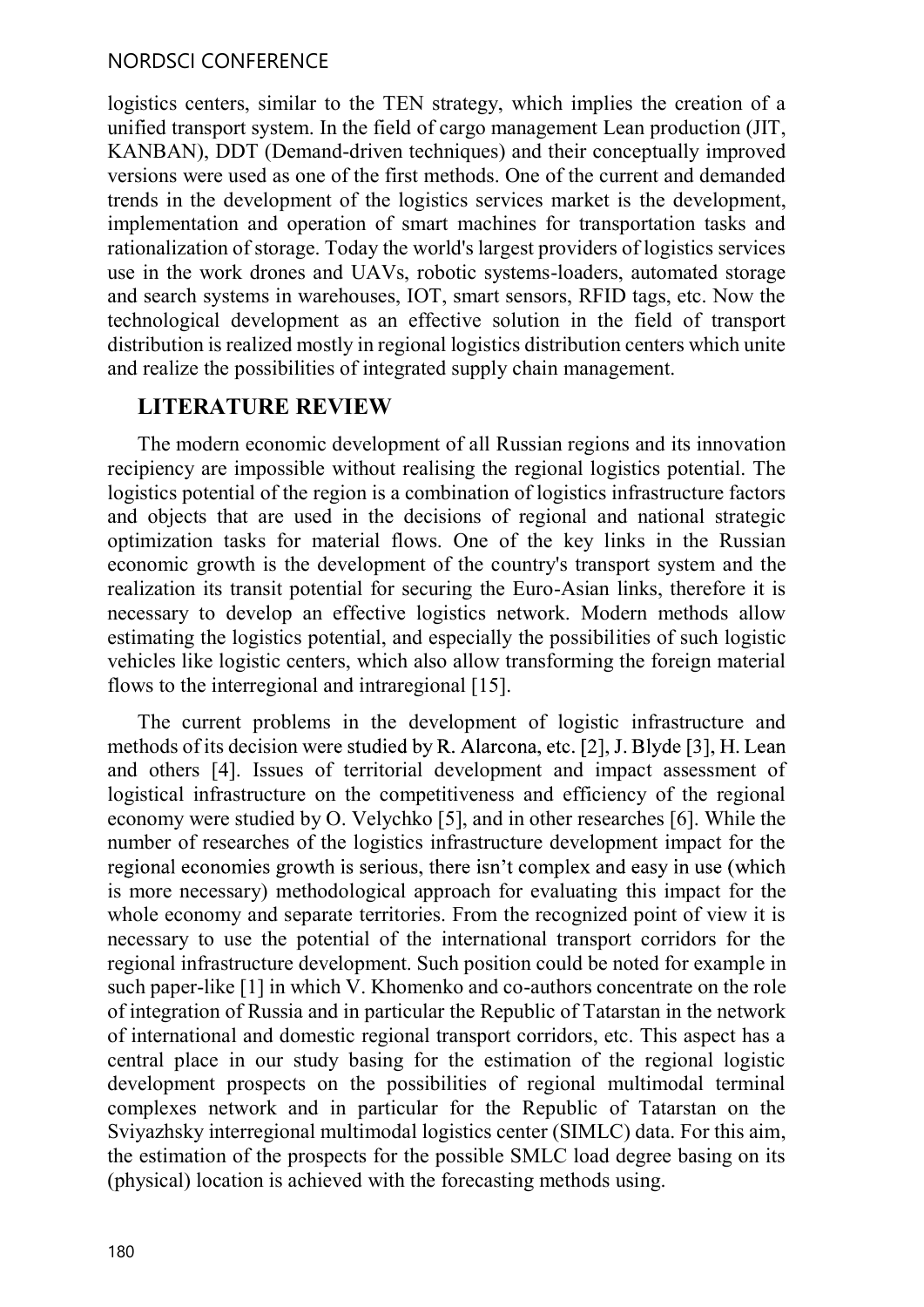## THE REGIONAL DEVELOPMENT OF THE REPUBLIC OF TATARSTAN IN THE GLOBAL LOGISTICS SYSTEM

Foreign and domestic experience shows that integrated logistics services which based on stable demand growth promote the greatest economic efficiency. This point of view is confirmed with such evidence like the world GDP from the beginning of the second half of the 20th century, exports and imports and positive income dynamics from the taken measures for the logistics centers creation. For example, in the Netherlands, the transit logistics centers bring about 40% of the whole transport complex income, about 31% in France and 25% in Germany. In the Central and Eastern Europe countries this share is about 30% in average. The total turnover of the European logistics services market is more than  $\epsilon$ 600 billion. In these countries, about 30% of logistics functions in all sectors of the economy are annually transferred to logistics companies [7] outsource.

The logistics centers (parks) are the market enterprises that provide information and physical support for the goods' delivery. The concentration of complementary companies on a single platform makes it possible to reduce warehouse renting and logistics services costs. For the main part of the Republic of Tatarstan firms concerned with the tasks of storage, acquisition, packaging and distribution to the next level by various ways of transporting with the channels like a railroad, on water, automobile, aviation or with pipeline transport the cooperation will be the profitable decision (see for example Shikhalev, Vorontsov, etc., 2015). Analyzing the data available on the state statistic Rosstat website for the Republic of Tatarstan [8] for the period of 2011-2016 it is possible to note that about 80% of the region's total freight turnover was delivered with the railway transport. The majority of region's cargo turnover is concerned with the oil products, construction aggregates, and cargos, chemicals, and metals. Due to its geographical location the region has a strategically important position for the whole state in the cargo transportation system. The Republic of Tatarstan is the cross-over point for two important international transport corridors, "North-South" and "West-East" (Picture 1), so basing on these factors it is possible to predict an increase or decrease in freight flows through the region. Basing on these factors and due to the serious increase in the need for large logistics center on the regional territory as a result of research and comparative estimation was chosen the location for such center in the Kazan transport hub, Zelenodolsky district near the Sviyazhsk railway station and at the mouth of the Sviyaga river.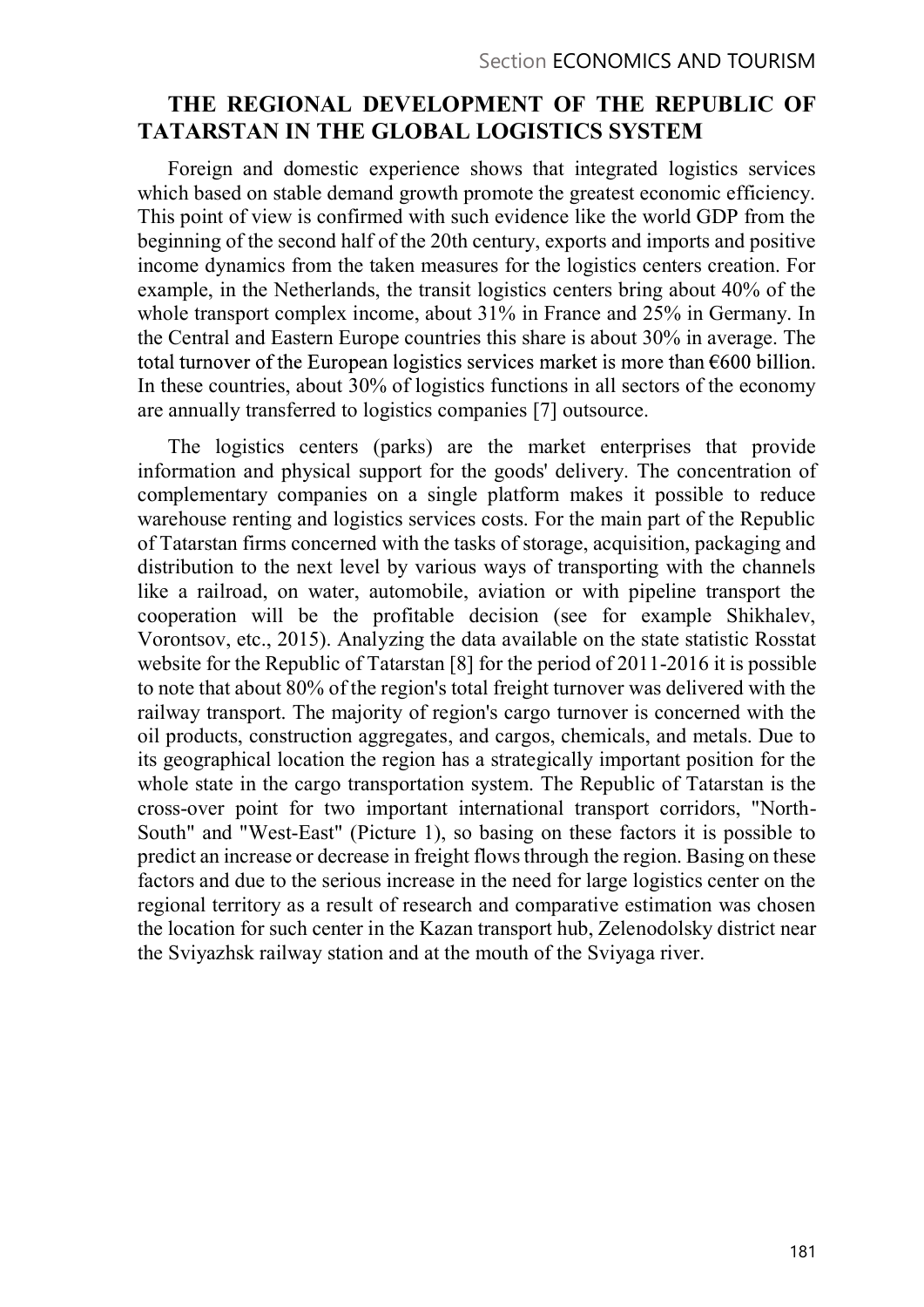

of Tatarstan territory

The purpose of the work is to study the prospects of the possible load degree (the capacities storage factor) of the SIMLC basing on the possibilities of its physical location and its possible impact on the regional economic development. The project of the SMILC was firstly included in federal programs and different strategies in 2006[9]. Nowadays has been completed the construction of such objects like a moorage wall for receiving river and sea vessels, railway access roads, an anti-radiation shelter for 600 people, roads and a traffic intersection built on the connection with the federal M-7 highway, and an upgrade of all Sviyazhsk railway station's equipment[9]. According to the announced in 2012 data the estimated volume of SLC processing cargoes was 14.6 million tons a year; this is 25% of the total regional cargo traffic volume which is 45 million tons per year[8]. So, for the proposed aim of study, it is necessary to clarify the actual volumes of cargo flows on the international transport corridors passing through the territory of Tatarstan for the period from 2017 to 2018 on the ITC  $N<sub>2</sub>$  "West-East" and ITC Nº9 "North-South".<br>For such a case it's better to analyze the part of "West-East" ITC as a Russian physical location and its possible impact on the regional economic development.<br>The project of the SMILC was firstly included in federal programs and different strategies in 2006[9]. Nowadays has been completed the constr

cargo transportation way to the Primorsky region ports and back. This includes Russian export-import and transit cargo traffic between Asia and Europe. The 100 mln tons/km and has a growth potential up to 120-160 mln tons/km to 2020. In fact, this value remained at 100 mln tons/km [9] in 2017 and the cargo turnover of such Caspian ports like the Astrakhan, Olya and Makhachkala decreased from 10.9 million tons to 6 million tons in 6 years from 2010 to 2016 [8]. The project of the ITC "North-South" already could be estimated as profitable. Only from the beginning of 2017 the volume of freight traffic in this direction has increased up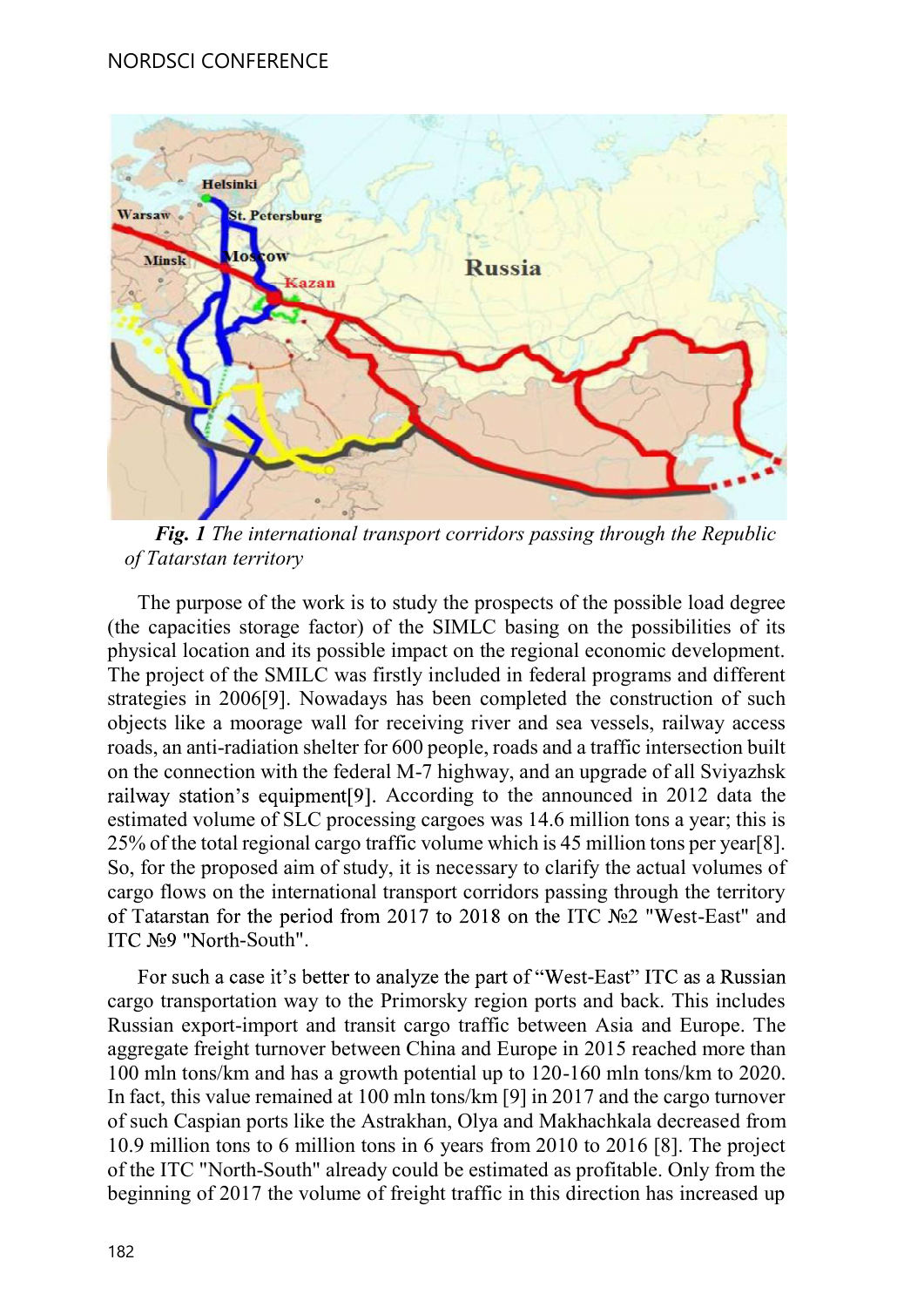to 20% and reached the value of 5 million tons [10]. However, according to the Russian Federation Federal Customs Service data in the last 6 years, there was an opposite situation i.e. the volume of freight turnover with the major partners decreased[11], and the main types of goods were the food products, agricultural raw materials and timber, which are not fitted with the Tatarstan cargo turnover structure. An analysis for the Tatarstan of the typical trade turnover structure [8] with these corridors players and the same for Russia i.e. their trade linkages with the ITC "North-South" and "East-West" projects countries participating shows the total trade turnover in 2017 11.8 million tons and 41.2 million tons. However, could we propose for the crowd a depot to SMILC capacities? For this purpose i.e. for the estimation of the level of current needs, it is necessary to make a forecast basing on the open data and to concern it with today's realities.

## METHODOLOGY

The intensive development of prognostication as science in recent decades led to the creation of a multitude of methods and procedures, and the value of these forecasting methods are not equal. There are hundreds of methods of forecasting [13] according to various estimates of foreign and domestic forecast systematics, with each author specifying his own classification of these methods. In our study, the chosen prediction methods are based on the approaches described below. For example, in the research of E. Tikhonov [12] in the part concerned with the classification of the methods, the methods of forecasting firstly could be represented in classes like the intuitive and formalized. To the intuitive methods, the author refers to the questioning method, brainstorming, the "commissions" method, etc. Intuitive methods are usually used in the auxiliary procedures for generating predictive information. For the purposes of the research and its specific (logistics) for the information, collection was chosen the questionnaire method. The organizations engaged in the cargo deliveries field were asked to complete a questionnaire to concrete their needs from the services of the regional logistics center. For the questionnaire results assessment was created the estimation method on the basis of generalized data of freight volumes. The advantages of this method are the cheapness and wide territorial coverage with the relatively short time costs but the lack of questioning is the reluctance of respondents to provide information, referring to the commercial secrets. In such a case, it's necessary to use the formalized methods to consider forecasting models which are divided into statistical and structural models. In the statistical models, the functional relationship between the future and actual values of the time series as well as with the external factors establish analytically. For the forecasting was chosen the method described below is due to its accuracy in the short-term forecast. As the forecasting process itself could be presented in two periods, the retrospection period Tr in the form of the available dynamic series and the prediction period Tf then we could note that for the larger ratio  $(Tr/Tf)$  it will be more reliable forecast value, in ceteris paribus. It is important that the period of retrospection Tr has the same causal (factorial) character in general because after all we determine the character of the random increment "e" as a continuation of the same conditions with which were formed the levels of dynamic series levels in the retrospective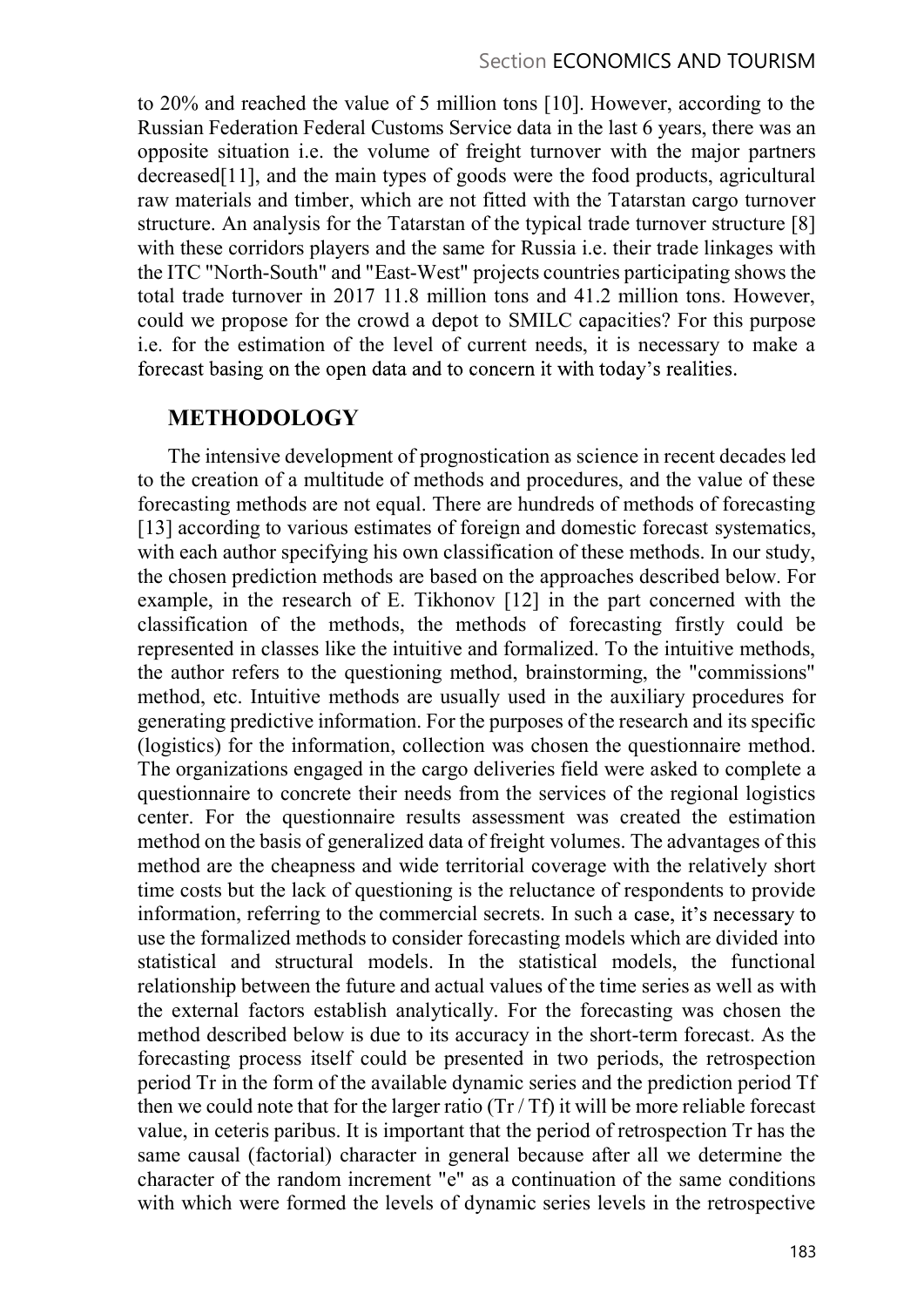#### NORDSCI CONFERENCE

period of Tr, before the main forecasting. Therefore, in a broad sense this type of forecast is concerned with extrapolation. One of the most famous prediction models is the autoregression of the integrated moving average with the external factor [14]. The moving average method is one of the widely known methods for the random oscillations and obtain the values corresponding to the influence of the main factors. The smoothing with the moving averages is based on the fact that the random deviations cancel out in the average values. This is realized as because the original levels of the time series were replaced with the average arithmetic value within the selected time interval. Then the period shifts to one observation and the average calculation is repeated. For such cases, the periods of average determining are taken the same at all times. Thus, in each analyzed case the average is centered, i.e. is referred to the midpoint of the smoothing interval and represents the level for this point. The choice of the smoothing interval which time period is the action and consequently, the elimination of the random factors influence. This method is used for short-term forecasting [14]. After the Rosstat data [8] analyzing and making the calculations of the growth and increase in freight turnover for the last 5 years we observe a consistently low average annual growth rate (Picture 2), related to the economic situation in Russia. A sharp time series smoothing. With this method applying this it's possible to eliminate the random oscillations and obtain the values corresponding to the influence of the main factors. The smoothing with the moving averages is b obtained results after the Rosstat data[8] analyzis we could forecast the cargo turnover volume with the multiplicative time series model constructing [14] to the fourth quarter of 2018. The general form of the multiplicative model (Y is the model value) will be the next:



This model assumes that the each level of the time series could be represented predicted  $F_t$  value of the time series level in the multiplicative model is the result of the trend and seasonal components. To determine the trend (T) component let's mln tons/km (Table 1).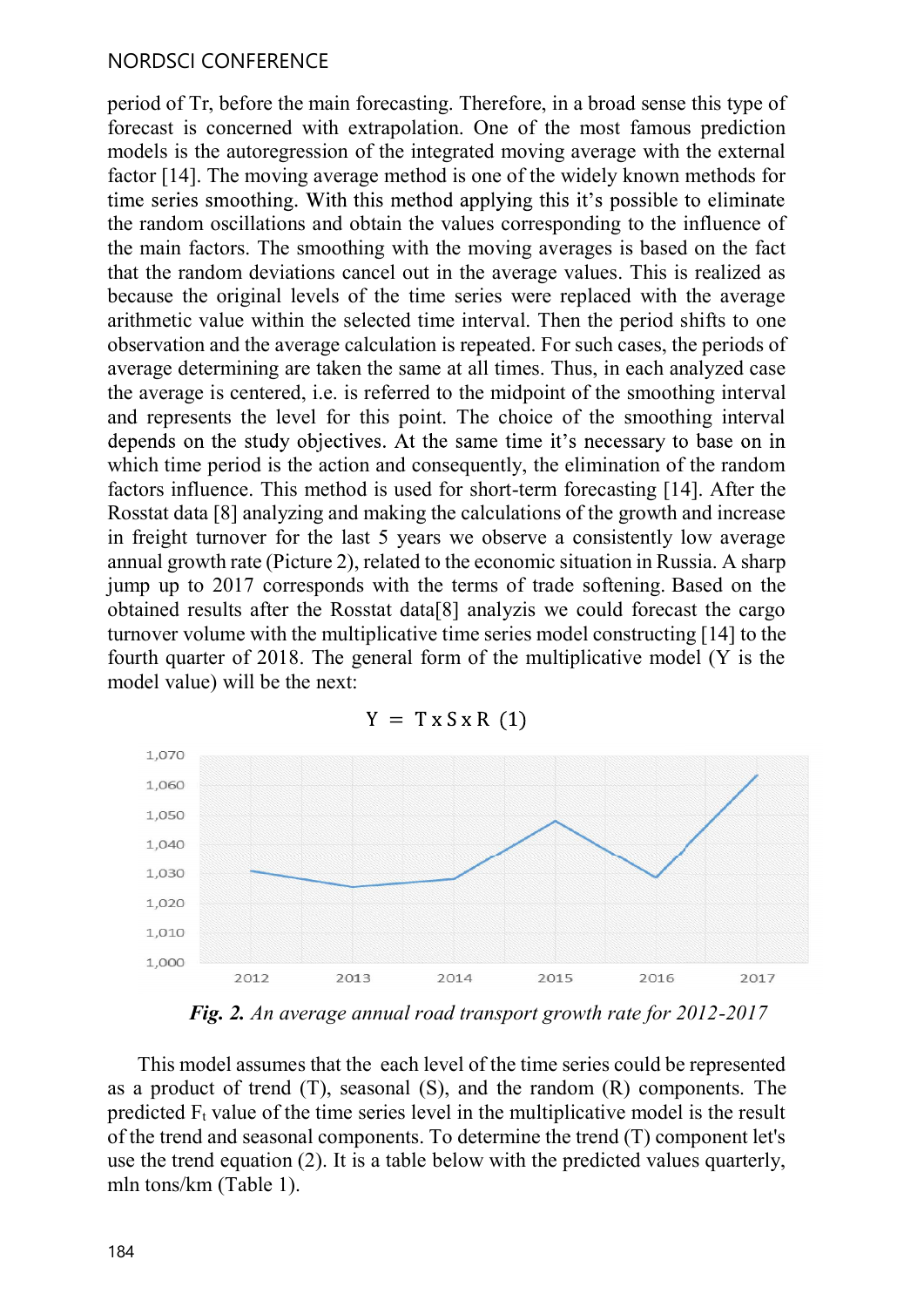

.

Table 1. The predicted cargo turnover values for 2018 in million tons/km.

| Period             | 2017-3 |  | $\vert$ 2017-4 $\vert$ 2018-1 $\vert$ 2018-2 $\vert$ 2018-3 $\vert$ 2018-4 |  |
|--------------------|--------|--|----------------------------------------------------------------------------|--|
| Forecast, mln t/km | 905,21 |  | 807,10   969,71   1010,81   977,07   1022,25                               |  |

third quarters there is growth, then a decline in the fourth quarter. The derived by son<br>  $\frac{40}{3}$ <br>  $\frac{40}{3}$ <br>  $\frac{40}{3}$ <br>  $\frac{40}{3}$ <br>  $\frac{40}{3}$ <br>  $\frac{40}{3}$ <br>  $\frac{40}{3}$ <br>  $\frac{40}{3}$ <br>  $\frac{40}{3}$ <br>  $\frac{40}{3}$ <br>  $\frac{40}{3}$ <br>  $\frac{40}{3}$ <br>
Fig. 3. The current and predicted volumes of cargo turnover<br>
Table 1. Th we will construct the forecast using the random walk method and compare the results with the Table 1. Below are the forecasts for the 2018 quarters on quarterly 2016 - 2017 data with the consist increases in the consistent of Table 2). The most of the results of the random walk method (Table 2). There is quarterly observed the seasonality (Picture 3). From the first to the Table 1 predicted values are within the forecast interval of Table 2. This means that the verification of results obtained by the random walk method with the dynamic series apparatus method should be considered as successful. So, the results of the quarterly forecasts given in Table 2 for all 2018 quarters should be considered as the fairly reliable. From 19017-3 2017-4 2018-1 2018-2 2018-3 2018-4<br>
Froccast, mln t/km<br>
2017-4 2017-4 2018-1 2018-2 2018-3 2018-4<br>
Here is quarterly observed the seasonality (Picture 3). From the first to the<br>
duaterts: there is growth, the EVALUAL 1905.21 807,10 969,71 1010,81 977,07 1022,25<br>
arterly observed the seasonality (Picture 3). From the first to the<br>
here is growth, then a decline in the fourth quarter. The derived by<br>
shows a decrease in the argo rd quarters there is growth, then a decline in the fourth quarter. The derived by<br>
six forecast shows a decrease in the cargo flows. For the reliability of the results<br>
will construct the forecast using the random walk me

Table 2. The forecast for 2018 with the random walk method.

| <b>Table 2.</b> The forecast for 2018 with the random walk method.<br>$2018 - 1$<br>$2018 - 2$<br>$2018 - 4$<br>$2018 - 3$<br>Quarter                                                                                                                               |
|---------------------------------------------------------------------------------------------------------------------------------------------------------------------------------------------------------------------------------------------------------------------|
|                                                                                                                                                                                                                                                                     |
|                                                                                                                                                                                                                                                                     |
| $933,8 \pm 42,6$<br>$955,2 \pm 48,5$<br>$974,1 \pm 63,3$<br>$1082,6 \pm 63,4$<br>Forecast,<br>mln t/km                                                                                                                                                              |
| $[906, 7 - 1003, 7]$<br>$[910, 8-1037, 4]$<br>$[1019,2-$<br>Interval<br>$[891, 2-976, 4]$<br>1146,0]                                                                                                                                                                |
| With the moving average method based on data for the period 2011-2016[8]<br>nade a forecast for the cargo transportation volumes of the Republic of Tatarstan<br>n million tons (Table 3).<br><b>Table 3.</b> The forecast for 2018 with the moving average method. |
| Period<br>2011<br>2012<br>2014<br>2017<br>2018<br>2013<br>2015<br>2016                                                                                                                                                                                              |
| 171<br>140,3<br>Mln.t.<br>165,4<br>160,5<br>142<br>145,7<br>265<br>243,7                                                                                                                                                                                            |

Table 3. The forecast for 2018 with the moving average method.

| Period 2011 |     | $\vert$ 2012 | $\vert$ 2013 | '2014         | $\vert$ 2015 | $\frac{12016}{ }$ | $\frac{12017}{2017}$ | 2018  |
|-------------|-----|--------------|--------------|---------------|--------------|-------------------|----------------------|-------|
| Mln.t.      | 171 | 165,4        | 160,5        | $140,3$   142 |              | 145,7             | 265                  | 243,7 |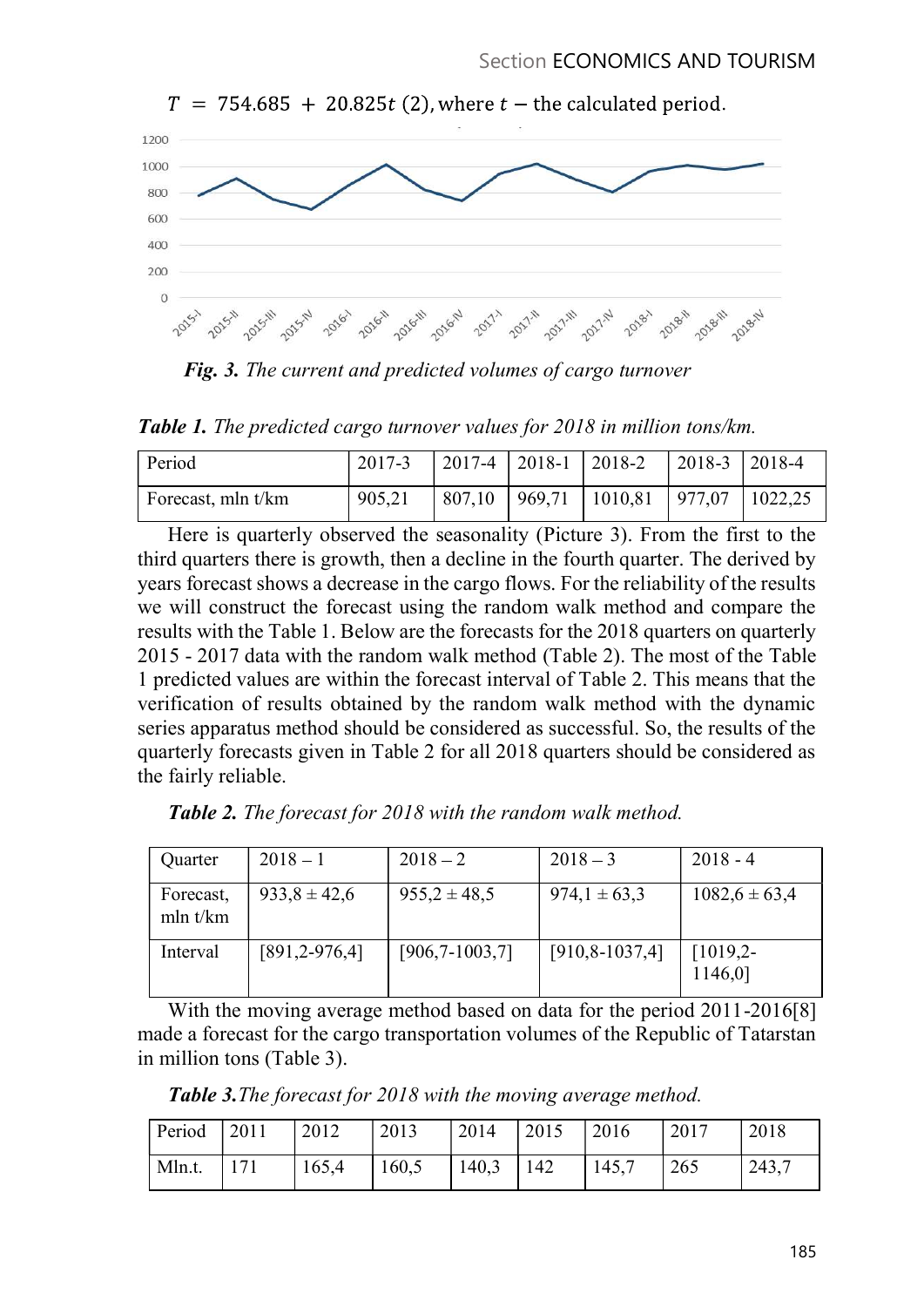#### NORDSCI CONFERENCE

## DISCUSSIONS

From the analysis of the obtained data, we could come to the conclusion that the freight turnover through the Republic of Tatarstan is going to increase, which is also observed in the forecasts based on Rosstat data. In our study with the formalized forecasting techniques, we tried to find the most adequate current picture of the real needs of regional companies. However, the study revealed difficulties in collecting data (especially with a created questionnaire) and it is difficult to predict the full picture without supplier response. Due to this, the realised forecast is based on the open regional and national data. The issue above remains necessary for the next part of the research i.e. to use the specific indicators for excluding the transport costs of large players of the regional logistics market. So, for the more precise estimation of the Sviyazhsky logistics center's possible load it will be necessary to use the main regional players of the logistics market more detailed data (also on economically advantageous types of cargo, etc.).

#### **CONCLUSION**

The territory of the Republic of Tatarstan is located very successfully in the logistics system of Russia which gives the region some advantages, but the development of the Sviyazhsk logistics center is still concerned with the number of controversial issues related to both the location of the facility and the prospects of its loading from all planned types of vehicles. The creation of regional logistics centers is always accompanied by risks related to their capacities storage factor (load degree) as it is necessary to crowd a depot to capacity. But as we could see the forecasts give an optimistic assessment which could be based on the total turnover of the corresponding weight of the Republic of Tatarstan in the ITC "North-South" and "West-East". About a third of cargo deliveries volume passing through international transport corridors could ensure the full loading of the Sviyazhsky logistics center, and therefore we could conclude that the need for the development of the SMLC is confirmed. It could be reasonably argued that further development of the Sviyazhsky interregional multimodal logistics center allows obtaining a synergistic and multiplicative effect, which will increase the interest of local commodity producers and the regional economic positions.

#### REFERENCES

[1] Khomenko V.V., Rozhko O.N., The cooperative relations of the Republic of Tatarstan in the system of international transport corridors, The Review of Economy, the Law and Sociology, Russian Federation, vol. 1, pp 65-73, 2016.

[2] Alarcona R., Antun J. P., Lozanoa A., Logistics competitiveness in a megapolitan network of cities: A theoretical approach and some application in the Central Region of Mexico, 7th International Conference on City Logistics, Spain, Procedia – Social and Behavioral Sciences, vol. 39, pp 739-752, 2012.